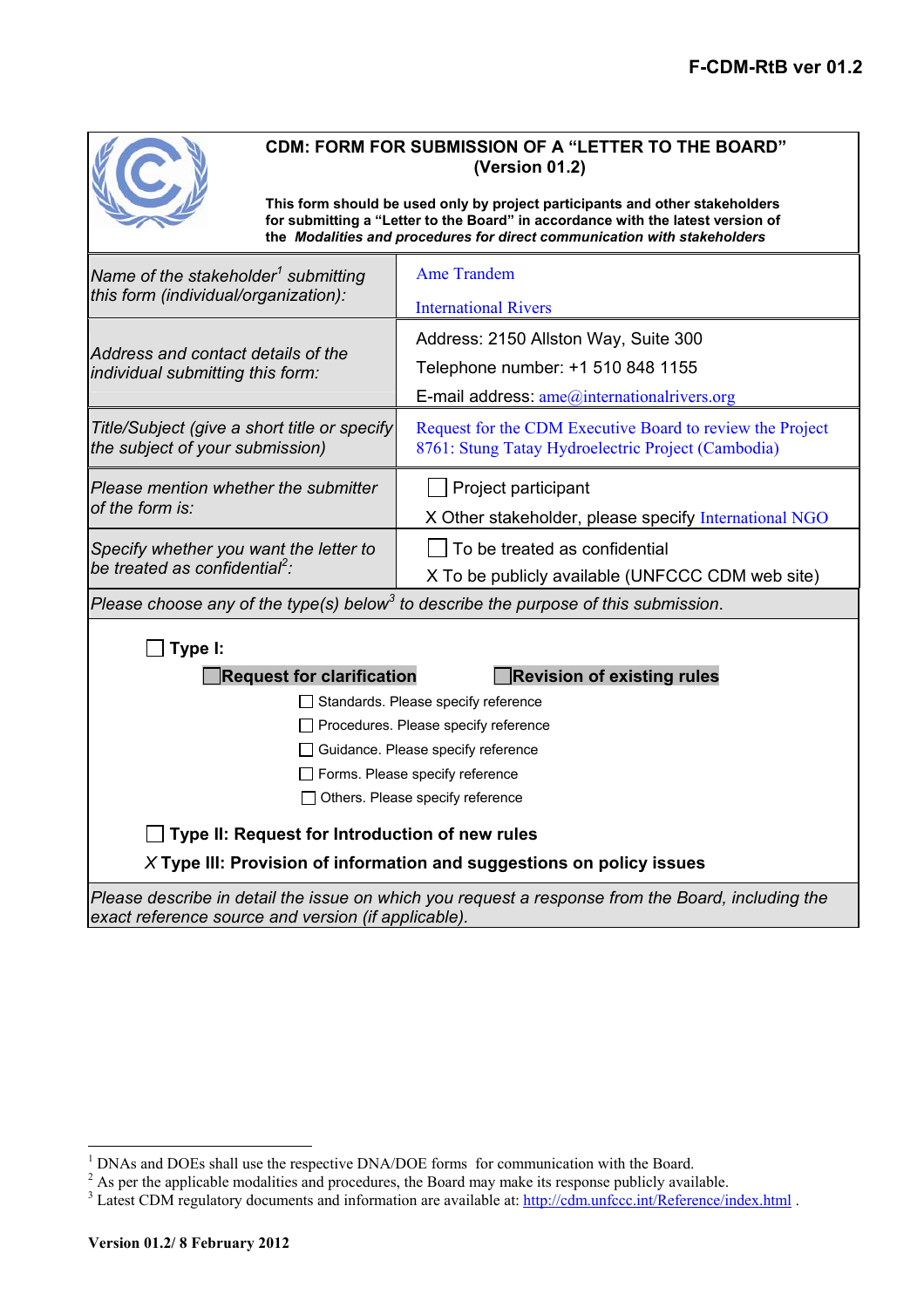## >>

Dear Mr. Duan and the CDM Executive Board,

We are writing to express our serious concern about the proposed CDM Project 8761: Stung Tatay Hydroelectric Project in Cambodia. Registration has been requested following a validation report by Bureau Veritas Certification Holding SAS (Report No. BVC/CHINA-VAL/6203/2011), which recommends approval. As a decision is expected to be made soon by the Executive Board, we trust that you will take our concerns seriously and carry out an immediate review of the project, and on the basis of the project's problems, reject its request for registration.

The 246 MW Stung Tatay Hydroelectric Project is located on the Tatay River in the Southern Cardamom Mountain Tropical Forest in Koh Kong Province, Cambodia. The project is being built by China National Heavy Machinery Corporation, under the company name of Cambodian Tatay Hydropower Limited, and has been under construction since March 2010. The dam's feasibility study was first completed in December 2007 and its Environmental Impact Assessment was approved in January 2011. The dam's PDD was done by Gazprom Marketing & Trading Singapore Pte. Ltd and submitted to the UNFCCC on 26 November 2012.

Due to inconsistencies between the project information reported in the Validation Report and Project Design Document (PDD), and the information provided by official news sources, the project's feasibility studies and reports by environmental organizations, we believe that the project requires urgent review of the following issues, which make the project's request for registration highly questionable:

- The validation report lacks accuracy and proof of additionality;
- The project may have violated numerous Cambodian laws;
- Insufficient community consultation;
- The validation report and PDD omit mention of the serious impacts the project will have on biodiversity and the protected Central Cardamom Mountain.

Based on these concerns, we respectfully request the CDM Executive Board to conduct an immediate review of the project and examine the reasons we have identified as a basis for a rejection of the project.

Sincerely,

Ame Trandem Southeast Asia Program Director E: ame@internationalrivers.org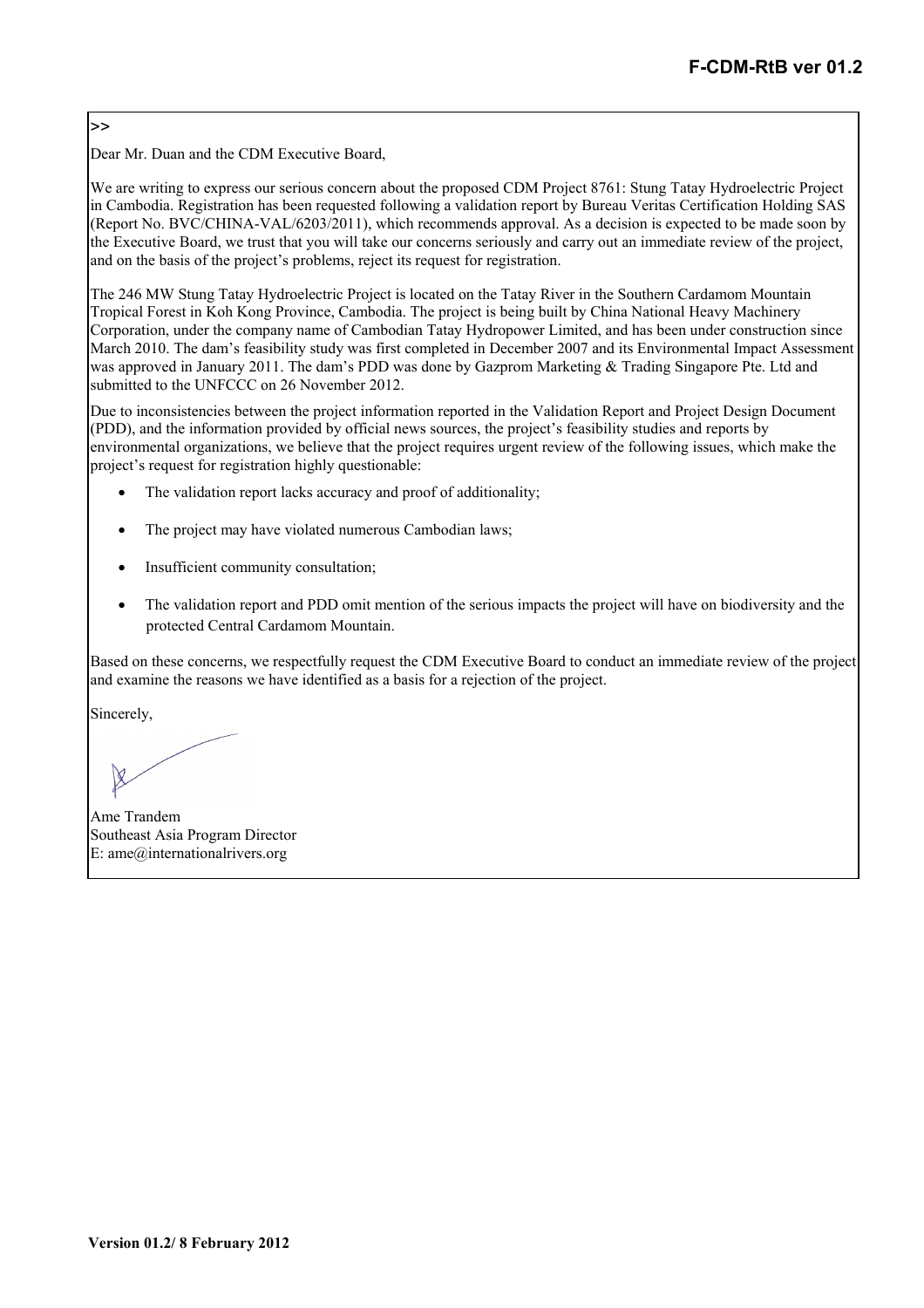*Please provide any specific suggestions or further information which would address the issue raised in the previous section, including the exact reference source and version (if applicable).* 

 $\mathsf{L}\mathsf{L}\mathsf{L}$ 

### **The validation report lacks accuracy and proof of additionality**

The Stung Tatay Dam's Validation report lacks accuracy and provides insufficient and non-rigorous information on a number of issues. Most importantly, the Validation report incorrectly states on page 14 that as the main construction contract was signed on 22 May 2010, no construction on the project began before this date. However, this information is incorrect. The dam's ground-breaking ceremony was held on 29 March 2010, which marked the real start of construction.<sup>4</sup> This is the same month that the Board of the Cambodian Tatay Hydropower Limited met and decided to develop the CDM project as evidenced in the project's PDD and Validation report. Had the project developer seriously considered CDM revenue as a necessary part of project construction, construction would not have likely started the same month due to the expenses required to prepare the site in advance, bring in equipment and allow for construction to start.

## **Cambodian laws that may have been violated**

Since the Stung Tatay Dam's construction began, it appears the project may have violated some of Cambodia's laws including its 1996 Environmental Protection and Natural Resource Management Law and its 2008 Protected Area Law. For example, the dam's Environmental Impact Assessment (EIA) report was only approved in January 2011, as evidenced in the project's PDD and Validation report, which was after the project was first approved by the Cambodian government in 2009 and construction began in 2010. According to Article 6 of Cambodia's Law on Environmental Protection and Natural Resource Management (1996), the approval of the EIA report is required before a project may be submitted to the government for decision on whether or not to approve the project. The Stung Tatay Dam failed to comply with this law. Furthermore, it failed to meet international standards, which specifies that agreements should not be signed until the EIA report has been completed, publicly reviewed, and approved.

In addition, the project 's construction now appears to be violating Cambodia's Protected Area Law as witnessed in communication between Cambodian parliamentarian from the SRP Party to the Prime Minister Hun Sen, in which he raises concern over the illegal rosewood and timber logging and wildlife poaching occurring in Thmabang District due to the construction of the Stung Tatay Dam. In the 27 February 2007 letter, Son Chhay states that the proposed nearby Cheay Areng Dam, is likely to follow the footsteps of the Tatay Dam, as the project "will cause anarchic logging of timber and poaching of wildlife inside the Central Cardamoms (Protected Forest), just as it is (currently) happening with the Ta Tay (dam)."<sup>5</sup>

#### **Insufficient community consultation**

The Stung Tatay Dam's PDD and Validation report mention two local consultations taking place for the project in 2009. As these consultations were only conducted with a handful of affected community members and took place before the project's EIA was prepared and the full extent of the impacts were known, these meetings were insufficient and should not be considered as fulfilling the requirements for public consultations. The dam's EIA report was first made public only in November 2010, when the Cambodian Ministry of Environment held a meeting with the inter-ministerial committee and concerned stakeholders including NGOs to review the EIA report of Stung Tatay Hydropower. As affected communities had not had the opportunity to review the project's EIA report prior to the dam's construction, it is clear that the consultations that took place were inadequate and in violation with international standards.

#### **Project's severe impacts to biodiversity and wildlife have not been considered**

While the Stung Tatay Dam's PDD and Validation report states that the environmental impacts are not considered significant, these reports have failed to mention or consider the significant adverse impactd the project is expected to have on Cambodia's biodiversity, as the dam site is located in a the middle of a protected area of national and international significance. Since 2001, the Southern Cardamom Mountain Tropical Forest, where the Tatay River is located, has been recognized by the international community as one of 34 biodiversity hotspots in the world. The area has subsequently been under the protection of the Cambodian government since 2004 as *Protected Forest for Biodiversity Conservation, Elephant Corridor Protection and Wildlife Rehabilitation Center, Koh Kohn Province* (Sub-Decree 65).

As the project is located in an area of pristine and distinct evergreen forest and will inundate over 2,800 ha of the protected forest, dozens of wildlife species located in the area have been assessed as at risk of extinction either nationally or globally. These include the Asian Elephant, the Asiatic Black Bear, the Siamese Crocodile, and the Asian Arowana (or Dragonfish). In a survey carried out by Wildlife Alliance in 2009, they stated that more than half of the impacts on biodiversity have been forgotten by the Tatay Dam's impact assessment, including the dam's impacts on the migration movements of the Asian Elephant (which is one of only seven remaining elephant corridors in Asia), along with the project's encroachment into animal habitat, and the strong impacts expected to reptiles and fisheries in the Koh Kong Estuary.<sup>6</sup> These impacts have not been adequately considered within the project's process or application for CDM registration, and demonstrate why this project should not be considered sustainable development.

 $\overline{\phantom{a}}$ 

<sup>4</sup> Cambodia Daily, "Work will start on Koh Kong Dams this week," 1 April 2010. BusinessWeek via Associate Press, "Work begins on Cambodian hydropower project," 30 March 2012.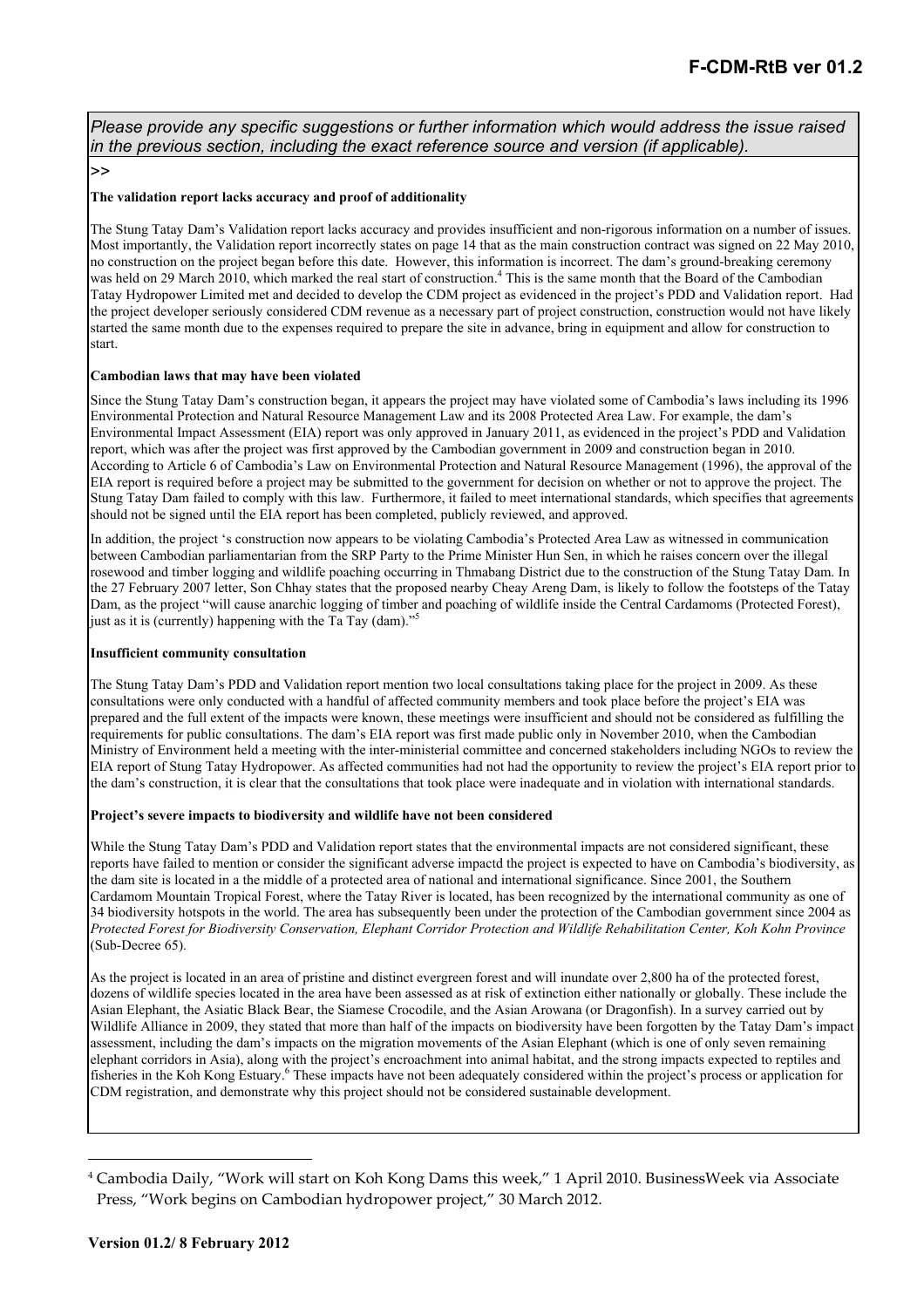| If necessary, list attached files containing<br>relevant information (if any) |  | • CDM Letter on Tatay Dam 28.01.13 |
|-------------------------------------------------------------------------------|--|------------------------------------|
| Section below to be filled in by UNFCCC secretariat                           |  |                                    |
| Date when the form was received at UNFCCC secretariat                         |  | 15 February 2013                   |
| Reference number                                                              |  | 2013-228-S                         |

- - - - -

## **History of document**

| <b>Version</b>                                                                                          | <b>Date</b>      | Nature of revision        |
|---------------------------------------------------------------------------------------------------------|------------------|---------------------------|
| 01.2                                                                                                    | 08 February 2012 | Editorial revision.       |
| 01.1                                                                                                    | 09 August 2011   | Editorial revision.       |
| 01                                                                                                      | 04 August 2011   | Initial publication date. |
| <b>Decision Class: Regulatory</b><br><b>Document Type: Form</b><br><b>Business Function: Governance</b> |                  |                           |

l

<sup>5</sup> Letter delivered through Somdach Heng Somrin, Chairman of the National Assembly to Somdach Akea Moha Sena Patey Decho Hun Sen by Son Chhay, Member of Parliament for Phnom Penh and President of all Parliamentarians of the Sam Rainsy Party, dated 27 February 2012. See also: Cambodia Daily, "Opposition Party Highlights Illegal Logging Near Dam Site," 28 February 2012.

<sup>6</sup> Tatai Hydroelectric Dam Wildlife Assessment, Koh Kong Province. Wildlife Alliance, Phnom Penh, Cambodia, May 2009.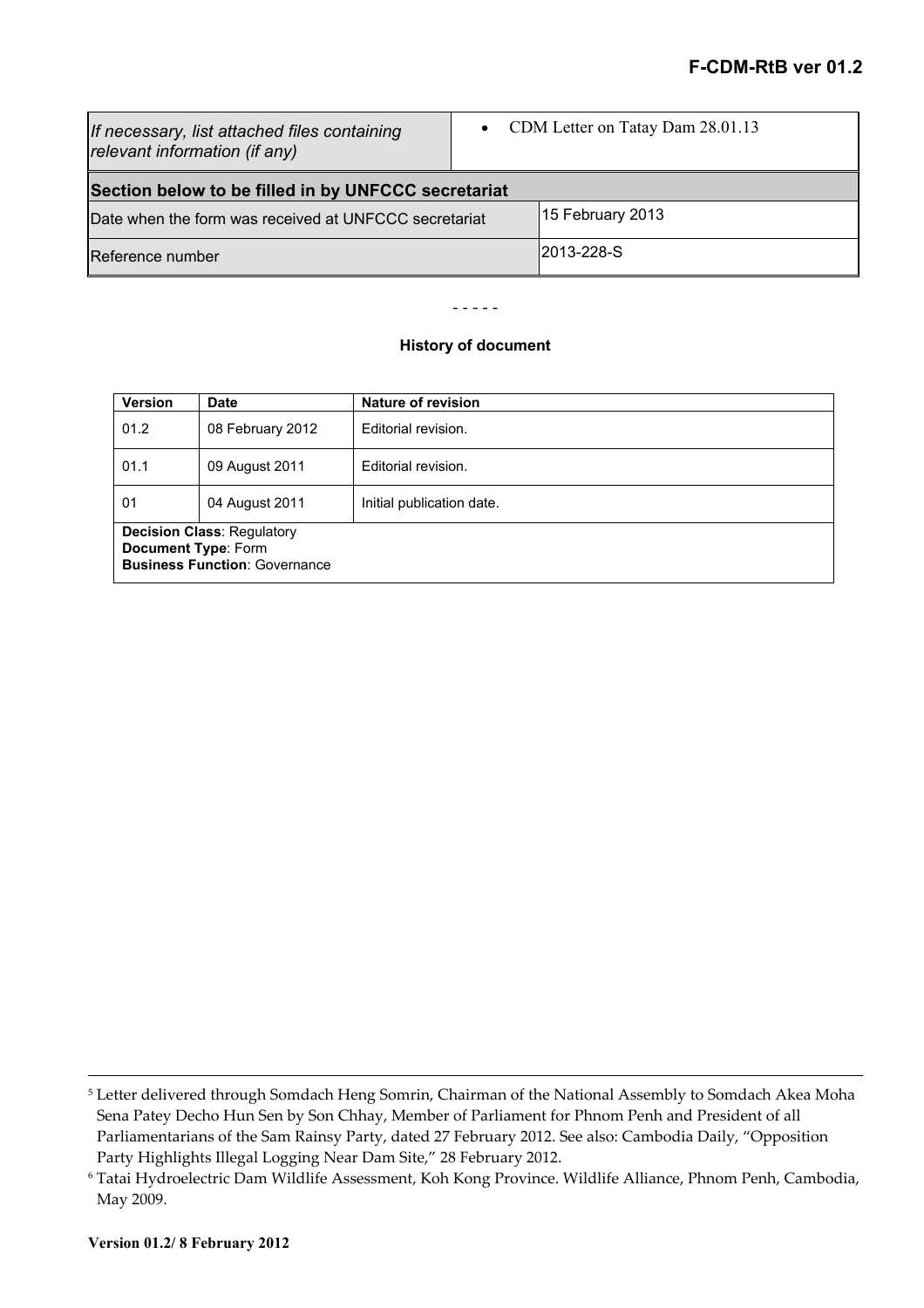28 January 2013



CDM Executive Board UNFCCC Secretariat Martin Luther King Strasse 8 P.O. Box 260124 D-53153 Germany

## **Subject: Request for the CDM Executive Board to review the Project 8761: Stung Tatay Hydroelectric Project (Cambodia)**

Dear Mr. Duan and the CDM Executive Board,

We are writing to express our serious concern about the proposed CDM Project 8761: Stung Tatay Hydroelectric Project in Cambodia. Registration has been requested following a validation report by Bureau Veritas Certification Holding SAS (Report No. BVC/CHINA-VAL/6203/2011), which recommends approval. As a decision is expected to be made soon by the Executive Board, we trust that you will take our concerns seriously and carry out an immediate review of the project, and on the basis of the project's problems, reject its request for registration.

The 246 MW Stung Tatay Hydroelectric Project is located on the Tatay River in the Southern Cardamom Mountain Tropical Forest in Koh Kong Province, Cambodia. The project is being built by China National Heavy Machinery Corporation, under the company name of Cambodian Tatay Hydropower Limited, and has been under construction since March 2010. The dam's feasibility study was first completed in December 2007 and its Environmental Impact Assessment was approved in January 2011. The dam's PDD was done by Gazprom Marketing & Trading Singapore Pte. Ltd and submitted to the UNFCCC on 26 November 2012.

Due to inconsistencies between the project information reported in the Validation Report and Project Design Document (PDD), and the information provided by official news sources, the project's feasibility studies and reports by environmental organizations, we believe that the project requires urgent review of the following issues, which make the project's request for registration highly questionable:

- The validation report lacks accuracy and proof of additionality;
- The project may have violated numerous Cambodian laws;
- Insufficient community consultation;
- The validation report and PDD omit mention of the serious impacts the project will have on biodiversity and the protected Central Cardamom Mountain.

## **The validation report lacks accuracy and proof of additionality**

The Stung Tatay Dam's Validation report lacks accuracy and provides insufficient and nonrigorous information on a number of issues. Most importantly, the Validation report incorrectly states on page 14 that as the main construction contract was signed on 22 May 2010, no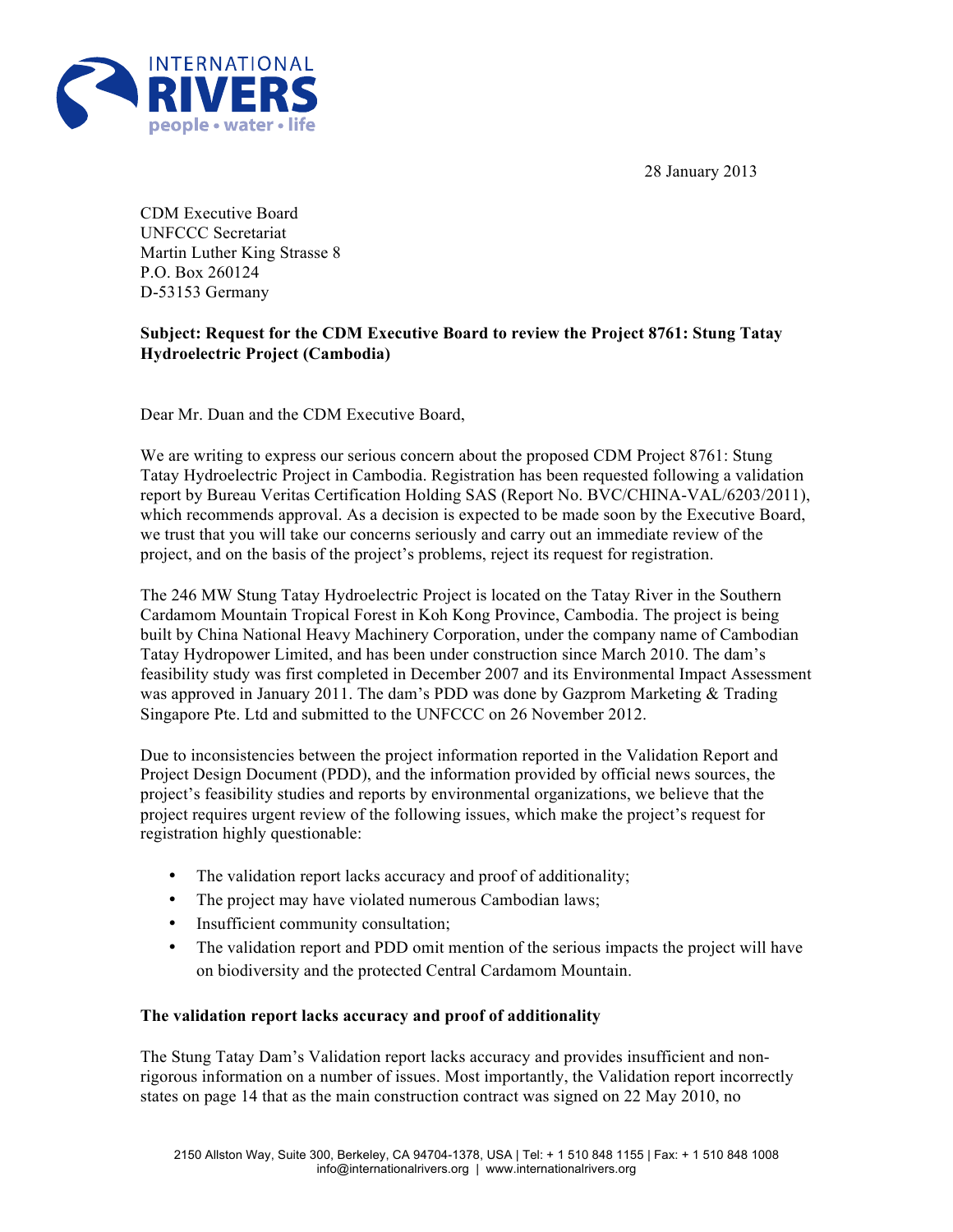construction on the project began before this date. However, this information is incorrect. The dam's ground-breaking ceremony was held on 29 March 2010, which marked the real start of construction.<sup>1</sup> This is the same month that the Board of the Cambodian Tatay Hydropower Limited met and decided to develop the CDM project as evidenced in the project's PDD and Validation report. Had the project developer seriously considered CDM revenue as a necessary part of project construction, construction would not have likely started the same month due to the expenses required to prepare the site in advance, bring in equipment and allow for construction to start.

## **Cambodian laws that may have been violated**

Since the Stung Tatay Dam's construction began, it appears the project may have violated some of Cambodia's laws including its 1996 Environmental Protection and Natural Resource Management Law and its 2008 Protected Area Law. For example, the dam's Environmental Impact Assessment (EIA) report was only approved in January 2011, as evidenced in the project's PDD and Validation report, which was after the project was first approved by the Cambodian government in 2009 and construction began in 2010. According to Article 6 of Cambodia's Law on Environmental Protection and Natural Resource Management (1996), the approval of the EIA report is required before a project may be submitted to the government for decision on whether or not to approve the project. The Stung Tatay Dam failed to comply with this law. Furthermore, it failed to meet international standards, which specifies that agreements should not be signed until the EIA report has been completed, publicly reviewed, and approved.

In addition, the project 's construction now appears to be violating Cambodia's Protected Area Law as witnessed in communication between Cambodian parliamentarian from the SRP Party to the Prime Minister Hun Sen, in which he raises concern over the illegal rosewood and timber logging and wildlife poaching occurring in Thmabang District due to the construction of the Stung Tatay Dam. In the 27 February 2007 letter, Son Chhay states that the proposed nearby Cheay Areng Dam, is likely to follow the footsteps of the Tatay Dam, as the project "will cause anarchic logging of timber and poaching of wildlife inside the Central Cardamoms (Protected Forest), just as it is (currently) happening with the Ta Tay (dam). $^{32}$ 

## **Insufficient community consultation**

<u>.</u>

The Stung Tatay Dam's PDD and Validation report mention two local consultations taking place for the project in 2009. As these consultations were only conducted with a handful of affected community members and took place before the project's EIA was prepared and the full extent of the impacts were known, these meetings were insufficient and should not be considered as fulfilling the requirements for public consultations. The dam's EIA report was first made public only in November 2010, when the Cambodian Ministry of Environment held a meeting with the inter-ministerial committee and concerned stakeholders including NGOs to review the EIA report of Stung Tatay Hydropower. As affected communities had not had the opportunity to review the

<sup>&</sup>lt;sup>1</sup> Cambodia Daily, "Work will start on Koh Kong Dams this week," 1 April 2010. BusinessWeek via Associate Press, "Work begins on Cambodian hydropower project," 30 March 2012. <sup>2</sup> Letter delivered through Somdach Heng Somrin, Chairman of the National Assembly to Somdach Akea Moha Sena Patey Decho Hun Sen by Son Chhay, Member of Parliament for Phnom Penh and President of all Parliamentarians of the Sam Rainsy Party, dated 27 February 2012. See also: Cambodia Daily, "Opposition Party Highlights Illegal Logging Near Dam Site," 28" February 2012.